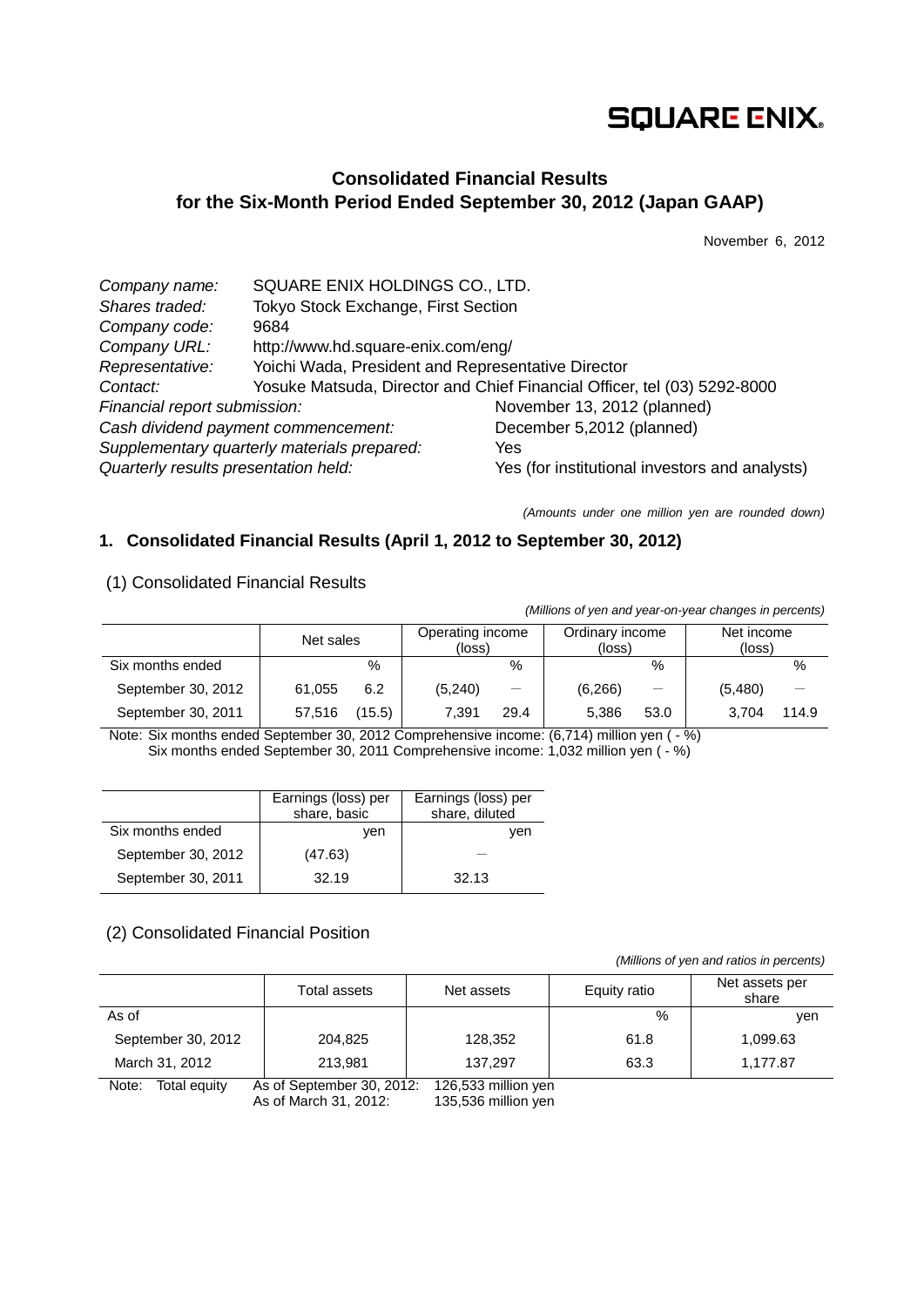## **2. Dividends**

|                                                      | Dividends per share      |       |     |       |       |  |  |
|------------------------------------------------------|--------------------------|-------|-----|-------|-------|--|--|
|                                                      | 1Q                       | 2Q    | 3Q  | 4Q    | Total |  |  |
|                                                      | yen                      | Yen   | yen | yen   | yen   |  |  |
| Fiscal year ended<br>March 31, 2012                  |                          | 10.00 |     | 20.00 | 30.00 |  |  |
| Fiscal year ending<br>March 31, 2013                 | $\overline{\phantom{0}}$ | 10.00 |     |       |       |  |  |
| Fiscal year ending<br>March 31, 2013<br>(projection) |                          |       |     | 20.00 | 30.00 |  |  |

Note: No change in dividend projection from previous announcement.

## **3. Consolidated Forecasts (April 1, 2012 to March 31, 2013)**

| (Millions of yen, year-on-year changes in percents and per share data) |         |      |           |        |       |          |       |        |           |
|------------------------------------------------------------------------|---------|------|-----------|--------|-------|----------|-------|--------|-----------|
|                                                                        | Net     |      | Operating |        |       | Ordinary |       | Net    | Earnings  |
|                                                                        | sales   |      | income    |        |       | income   |       | income | per share |
| Fiscal year ending                                                     |         | $\%$ |           | %      |       | $\%$     |       | $\%$   | ven       |
| March 31, 2013                                                         | 150.000 | 17.3 | 7.500     | (30.0) | 6.500 | (36.9)   | 3.500 | (42.2) | 30.42     |

Note: No change in consolidated forecasts from previous announcement.

## **4. Other**

- (1) Significant changes among major subsidiaries during the period : No
- (2) Adoption of special accounting treatment for quarterly consolidated financial statements: No
- (3) Changes in accounting policies, changes in accounting estimates and retrospective restatements
	- 1. Changes associated with revision in accounting standards: Yes
	- 2. Other changes: No
	- 3. Changes in accounting estimates: Yes
	- 4. Restatements: No
- (4) Outstanding shares (common stock)
	- 1. Number of shares issued and outstanding (including treasury stock):

| As of September 30, 2012                                    | 115,370,596 |
|-------------------------------------------------------------|-------------|
| As of March 31, 2012                                        | 115,370,596 |
| 2. Number of treasury stock:                                |             |
| As of September 30, 2012                                    | 301,373     |
| As of March 31, 2012                                        | 301.247     |
| 3. Average number of shares during the period (cumulative): |             |
| Six-month period ended September 30, 2012 115,069,305       |             |

Six-month period ended September 30, 2011 115,070,580

Disclaimer: (1) This document is a translation of the Japanese language "Kessan Tanshin" prepared in accordance with the guidelines of the Tokyo Stock Exchange. The Japanese language document shall prevail in the event any differences or discrepancies exist between this English translation and the original. (2) At the time of disclosure of this report, review procedures for quarterly consolidated financial statements pursuant to the Financial Instruments and Exchange Law had not been completed. (3) The forward-looking statements in this document are based upon the information currently available and necessarily include elements that are not entirely predictable. The achievement is not promised. Actual results may differ from the forward-looking statements in this document. (4) For additional information about forecasts, please refer to "1.Consolidated Results for the Six-Month Period Ended September 30, 2012 (3) Qualitative information on consolidated business forecasts" section on page 3 of Supplemental Information.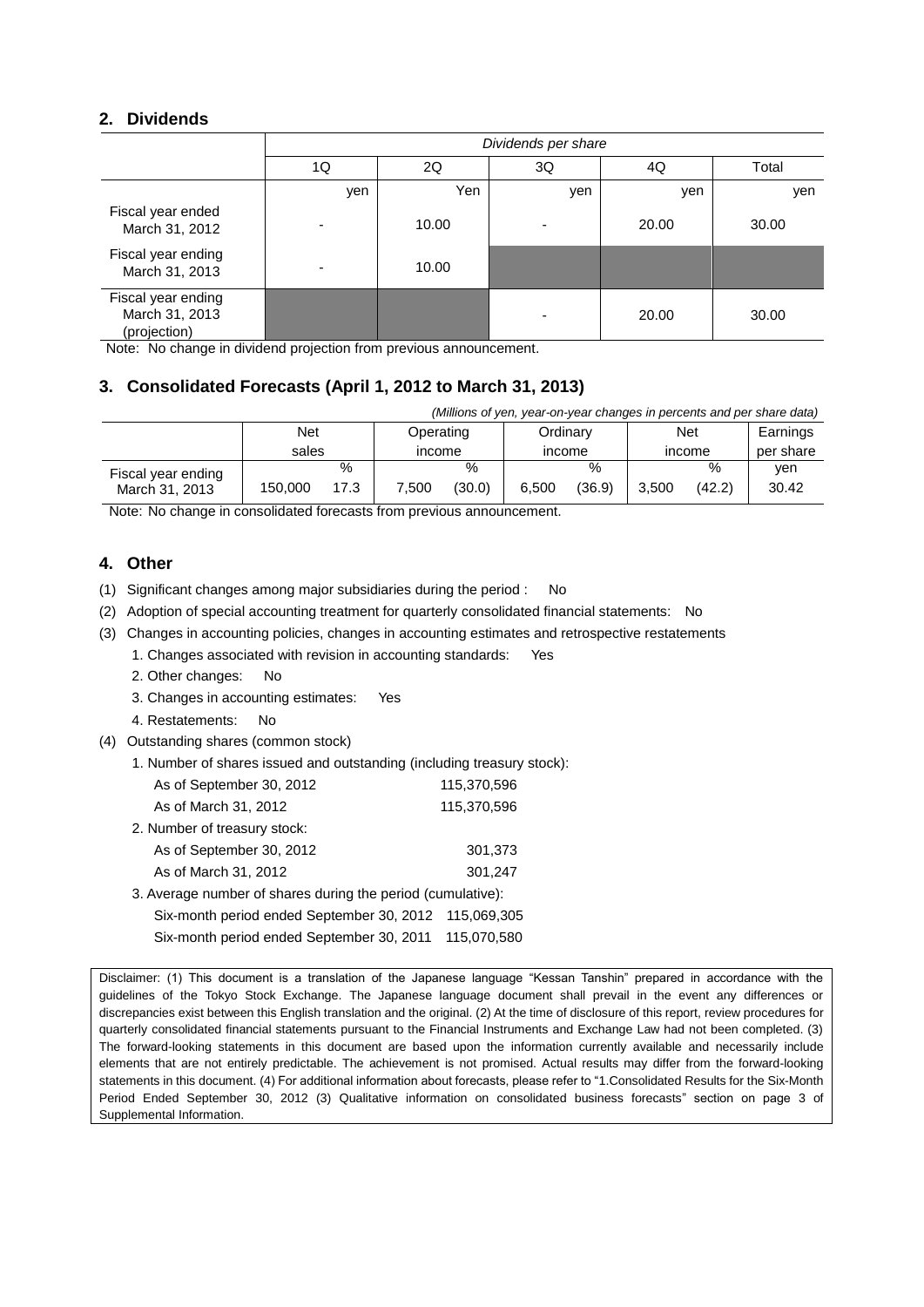## **Supplemental Information – Index**

|                                                                                        | Page           |
|----------------------------------------------------------------------------------------|----------------|
| 1. Consolidated Results for the Six-Month Period Ended September 30, 2012              | 1              |
| (1) Analysis of consolidated business results                                          | 1              |
| (2) Analysis of consolidated financial position                                        | $\overline{2}$ |
| (3) Qualitative information on consolidated business forecasts                         | 3              |
| 2. Other Information in Summary                                                        | 3              |
| (1) Changes in accounting policies, changes in accounting estimates and retrospective  |                |
| restatements                                                                           | 3              |
| 3. Consolidated Financial Statements for the Six-Month Period Ended September 30, 2012 | 4              |
| (1) Consolidated Balance Sheets                                                        | 4              |
| (2) Consolidated Income Statement and Consolidated Statement of Comprehensive Income   | 6              |
| <b>Consolidated Income Statement</b>                                                   | 6              |
| Consolidated Statement of Comprehensive Income                                         | 7              |
| (3) Note regarding going concern assumptions                                           | 8              |
| (4) Material changes in shareholders' equity                                           | 8              |
| (5) Segment information                                                                | 8              |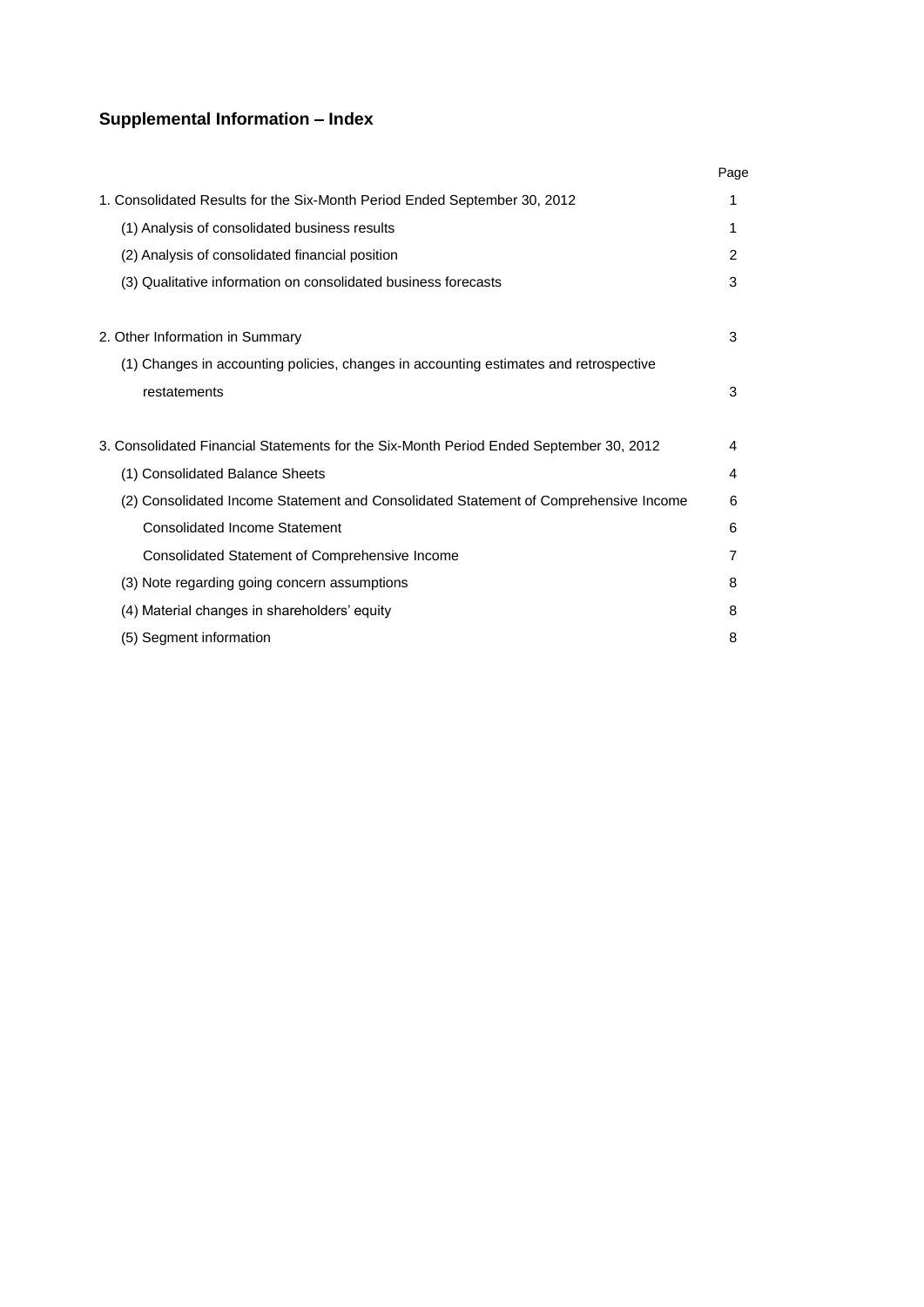### **1. Consolidated Results for the Six-Month Period Ended September 30, 2012**

#### (1) Analysis of consolidated business results

The Square Enix Group (the "Group") is continuing determined efforts to strengthen the competitiveness and profitability of its business segments of Digital Entertainment, Amusement, Publication and Merchandising. Net sales for the six-month period ended September 30, 2012 totaled ¥61,055 million (an increase of 6.2% from the same period of the prior fiscal year), operating losses amounted to ¥5,240 million (operating income of ¥7,391 million in the same period of the prior fiscal year), ordinary losses amounted to ¥6,266 million (ordinary income of ¥5,386 million in the same period of the prior fiscal year) and net losses amounted to ¥5,480 million (net income of ¥3,704 million in the same period of the prior fiscal year).

A discussion of results by segment for the six-month period ended September 30, 2012 follows.

#### Digital Entertainment

The Digital Entertainment segment plans, develops, distributes and operates digital entertainment content primarily in the form of games. Digital entertainment content is offered to meet customer lifestyles across a variety of usage environments such as consumer game consoles (including handheld game machines), personal computers and mobile phones (including smartphones).

During the six-month period ended September 30, 2012, sales of console games as a whole fell short of the target for the six-month period, while the sales of "DRAGON QUEST MONSTERS TERRY NO WONDERLAND 3D" were favorable.

Content for other platforms such as PCs and smartphones such as "SENGOKU IXA," a browser game, and "FINAL FANTASY BRIGADE," a social networking game for Mobage, continue to post favorable results, maintaining a revenue growth trend on a quarterly basis. However, development periods for such content have been increasing in length, and the expense of development costs tended to precede recording sales, which has stagnated profitability. On the other hand, the operation of "DRAGON QUEST X," a major MMORPG, started on August, 2012, and the number of registered paying users has been growing steadily.

Net sales and operating losses in the Digital Entertainment segment totaled ¥30,749 million (an increase of 4.3% from the same period of the prior fiscal year) and ¥2,088 million (operating income of ¥7,781 million in the same period of the prior fiscal year), respectively.

#### Amusement

The Amusement segment consists of the operation of amusement facilities and the planning, development and distribution of arcade game machines and related products for amusement facilities.

During the six-month period ended September 30, 2012, the operation of amusement facilities was stable in that comparable-store sales were down 1% over the same period last year.

On the other hand, the performance of arcade game machines that were released during the six-month period ended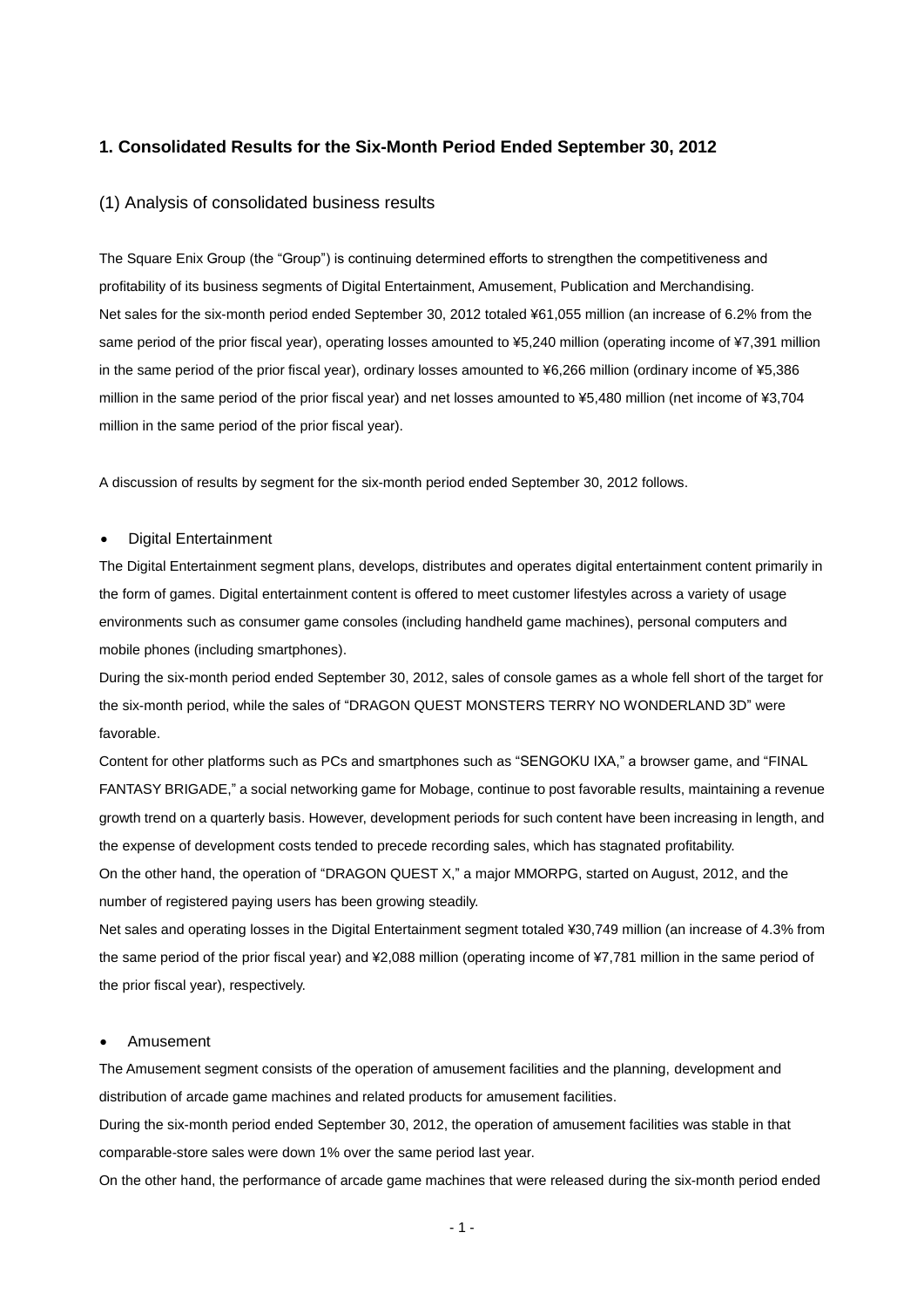September 30, 2012 was sluggish in terms of sales of machines and revenues from operations, which leads to unfavorable sales and earnings.

Net sales and operating losses in the Amusement segment totaled ¥23,115 million (an increase of 9.6% from the same period of the prior fiscal year) and ¥209 million (operating income of ¥1,881 million in the same period of the prior fiscal year), respectively.

#### Publication

The Publication segment includes comic books, game strategy books and comic magazines.

During the six-month period ended September 30, 2012, the Group had favorable results supported by continued steady sales of popular comic book titles.

Net sales and operating income in the Publication segment totaled ¥5,530 million (a decrease of 5.0% from the same period of the prior fiscal year) and ¥1,227 million (a decrease of 16.9% from the same period of the prior fiscal year), respectively.

#### Merchandising

The Merchandising segment includes the planning, production, distribution and licensing of derivative products of titles owned by the Group.

During the six-month period ended September 30, 2012, the Group continued to distribute and license items such as character goods and soundtracks based on the Group's own IPs while also strengthening its character goods lineup with additional products based on third party content.

Net sales and operating income in the Merchandising segment totaled ¥1,673 million (an increase of 47.5% from the same period of the prior fiscal year) and ¥352 million (an increase of 66.0% from the same period of the prior fiscal year), respectively.

#### (2) Analysis of consolidated financial position

#### Assets

As of September 30, 2012, total current assets were ¥159,203 million, a decrease of ¥12,957 million compared to March 31, 2012. This was mainly due to a decrease in cash and deposits of ¥16,359 million, while the content production account and other on current assets increased by ¥1,450 million and ¥1,967 million, respectively. As of September 30, 2012, total non-current assets were ¥45,622 million, an increase of ¥3,802 million compared to March 31, 2012. This was mainly due to an increase in property and equipment of ¥4,459 million.

As a result, total assets were ¥204,825 million, a decrease of ¥9,155 million compared to March 31, 2012.

#### Liabilities

As of September 30, 2012, total current liabilities were ¥32,446 million, a decrease of ¥ 1,332 million compared to March 31, 2012. This was mainly due to decreases in notes and accounts payable-trade and income taxes payable of ¥1,778 million and ¥3,254 million, respectively, while other on current liabilities increased by ¥3,789 million. As of September 30, 2012, total non-current liabilities were ¥44,027 million, an increase of ¥1,121 million compared to March 31, 2012. This was mainly due to increases in provision for retirement benefits and asset retirement obligations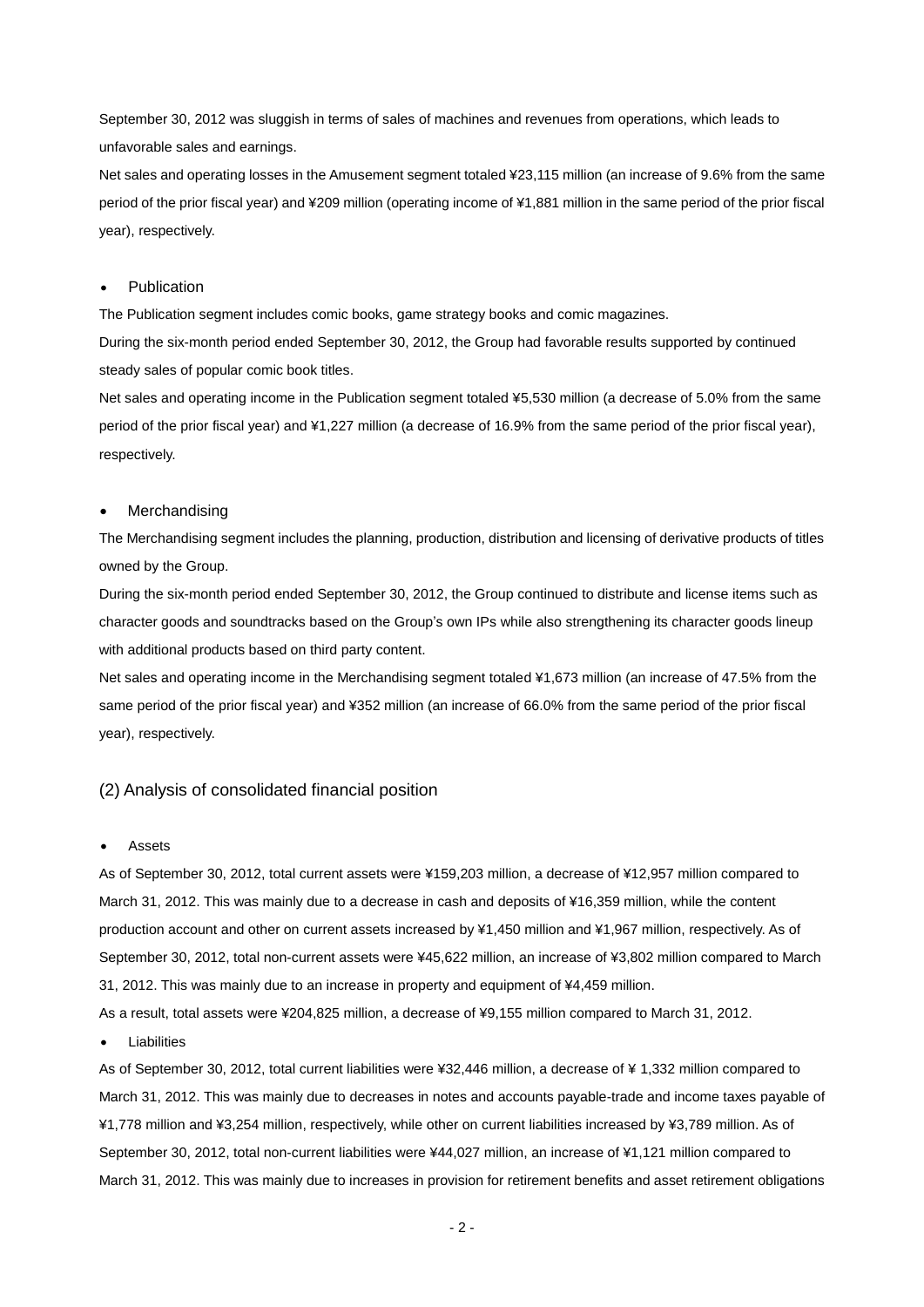of ¥467 million and ¥648 million, respectively.

As a result, total liabilities were ¥76,473 million, a decrease of ¥210 million compared to March 31, 2012.

Net assets

As of September 30, 2012, net assets were ¥128,352 million, a decrease of ¥8,944 million compared to March 31, 2012. This was mainly due to net loss of ¥5,480 million, dividend payments of ¥2,301 million and a decrease in foreign currency translation adjustments of ¥1,099 million.

As a result, the consolidated equity ratio stood at 61.8%, compared to 63.3% as of March 31, 2012.

### (3) Qualitative information on consolidated business forecasts

The advancement of networking and digitalization, and the diffusion of smartphones have triggered a fundamental change in the business environment surrounding the Group, where content delivery measures to customers and business models are increasingly diversified. The Group views this change as an opportunity to capture new profit sources, and is making every effort to establish its profit base through expansion of content and services that conform to emerging customer needs, and launch of full-scale commercial services for major MMO titles. The Group is focusing all efforts on a substantial earnings recovery from this fiscal year ending March 31, 2013 and beyond.

### **2. Other Information in Summary**

## (1) Changes in accounting policies, changes in accounting estimates and retrospective restatements

(Change in accounting policy that is difficult to distinguish between a change in accounting policy and a change in an accounting estimate)

According to Japan's revised Corporation Tax Act, SQUARE ENIX HOLDINGS CO., LTD. and the Japan's consolidated subsidiaries have changed to the depreciation method based on the Japan's revised Corporation Tax Act for the tangible fixed assets acquired since April 1, 2012.

This change will have minor impact on profit and loss for six months ended September 30, 2012.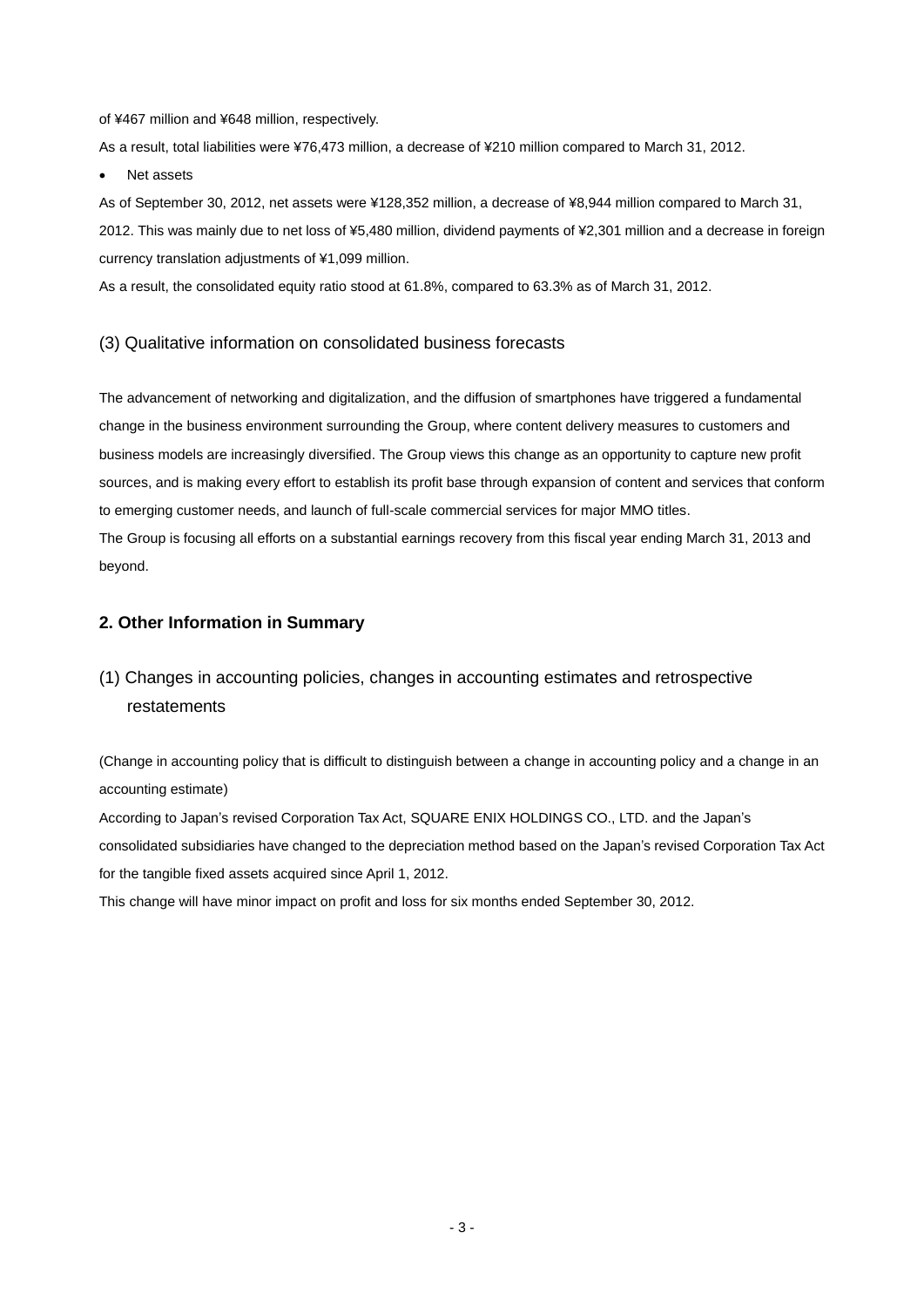## **3. Consolidated Financial Statements for the Six-Month Period Ended September 30, 2012**

(1) Consolidated Balance Sheets

|                                     |                      | (Millions of yen)        |
|-------------------------------------|----------------------|--------------------------|
|                                     | As of March 31, 2012 | As of September 30, 2012 |
| Assets                              |                      |                          |
| Current assets                      |                      |                          |
| Cash and deposits                   | 111,495              | 95,136                   |
| Notes and accounts receivable-trade | 18,431               | 18,633                   |
| Merchandise and finished goods      | 2,343                | 2,843                    |
| Work in progress                    | 738                  | 172                      |
| Raw materials and supplies          | 573                  | 425                      |
| Content production account          | 25,047               | 26,498                   |
| Other                               | 13,655               | 15,623                   |
| Allowance for doubtful accounts     | (124)                | (129)                    |
| Total current assets                | 172,161              | 159,203                  |
| Non-current assets                  |                      |                          |
| Property and equipment              | 17,183               | 21,643                   |
| Intangible assets                   | 10,121               | 10,128                   |
| Investments and other assets        | 14,514               | 13,850                   |
| Total non-current assets            | 41,819               | 45,622                   |
| Total assets                        | 213,981              | 204,825                  |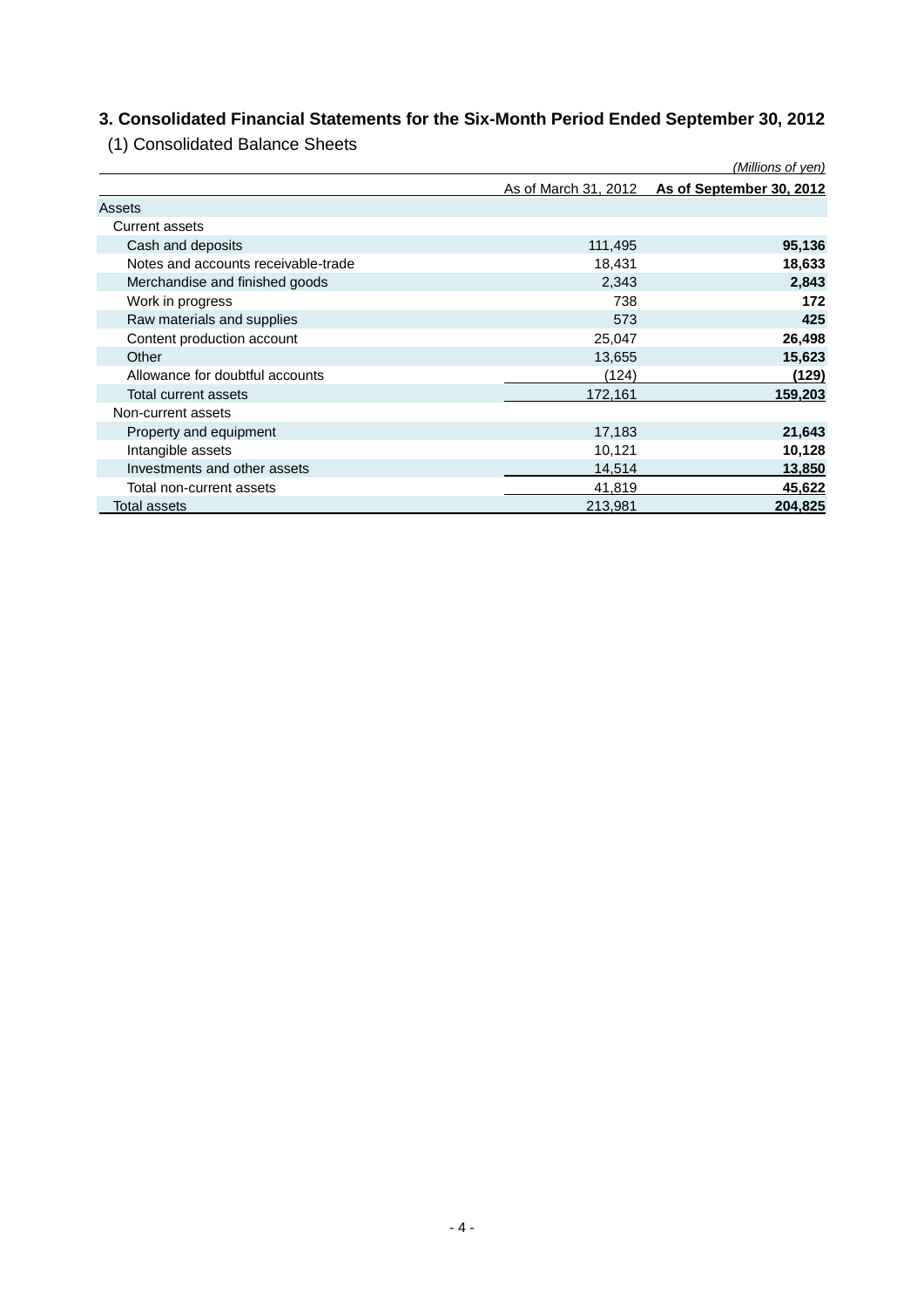|                                                       |                      | (Millions of yen)        |
|-------------------------------------------------------|----------------------|--------------------------|
|                                                       | As of March 31, 2012 | As of September 30, 2012 |
| Liabilities                                           |                      |                          |
| <b>Current liabilities</b>                            |                      |                          |
| Notes and accounts payable-trade                      | 9,220                | 7,442                    |
| Short-term loans payable                              | 5,253                | 5,039                    |
| Income taxes payable                                  | 4,034                | 780                      |
| Provision for bonuses                                 | 1,200                | 1,116                    |
| Provision for sales returns                           | 1,545                | 1,840                    |
| Provision for game arcade closings                    | 260                  | 177                      |
| Asset retirement obligations                          | $\overline{2}$       |                          |
| Other                                                 | 12,258               | 16,048                   |
| <b>Total current liabilities</b>                      | 33,778               | 32,446                   |
| Non-current liabilities                               |                      |                          |
| Bonds payable                                         | 35,000               | 35,000                   |
| Provision for retirement benefits                     | 3,808                | 4,276                    |
| Provision for directors' retirement benefits          | 234                  | 238                      |
| Provision for game arcade closings                    | 584                  | 536                      |
| Asset retirement obligations                          | 149                  | 797                      |
| Other                                                 | 3,128                | 3,178                    |
| Total non-current liabilities                         | 42,906               | 44,027                   |
| <b>Total liabilities</b>                              | 76,684               | 76,473                   |
| Net assets                                            |                      |                          |
| Shareholders' equity                                  |                      |                          |
| Capital stock                                         | 15,204               | 15,204                   |
| Capital surplus                                       | 44,444               | 44,444                   |
| Retained earnings                                     | 85,320               | 77,539                   |
| Treasury stock                                        | (861)                | (861)                    |
| Total shareholders' equity                            | 144,108              | 136,326                  |
| Accumulated other comprehensive income                |                      |                          |
| Valuation difference on available-for-sale securities | 124                  | 3                        |
| Foreign currency translation adjustments              | (8,696)              | (9,796)                  |
| Total accumulated other comprehensive income          | (8, 572)             | (9,793)                  |
| Subscription rights to shares                         | 977                  | 1,048                    |
| Minority interests                                    | 783                  | 770                      |
| Total net assets                                      | 137,297              | 128,352                  |
| Total liabilities and net assets                      | 213,981              | 204,825                  |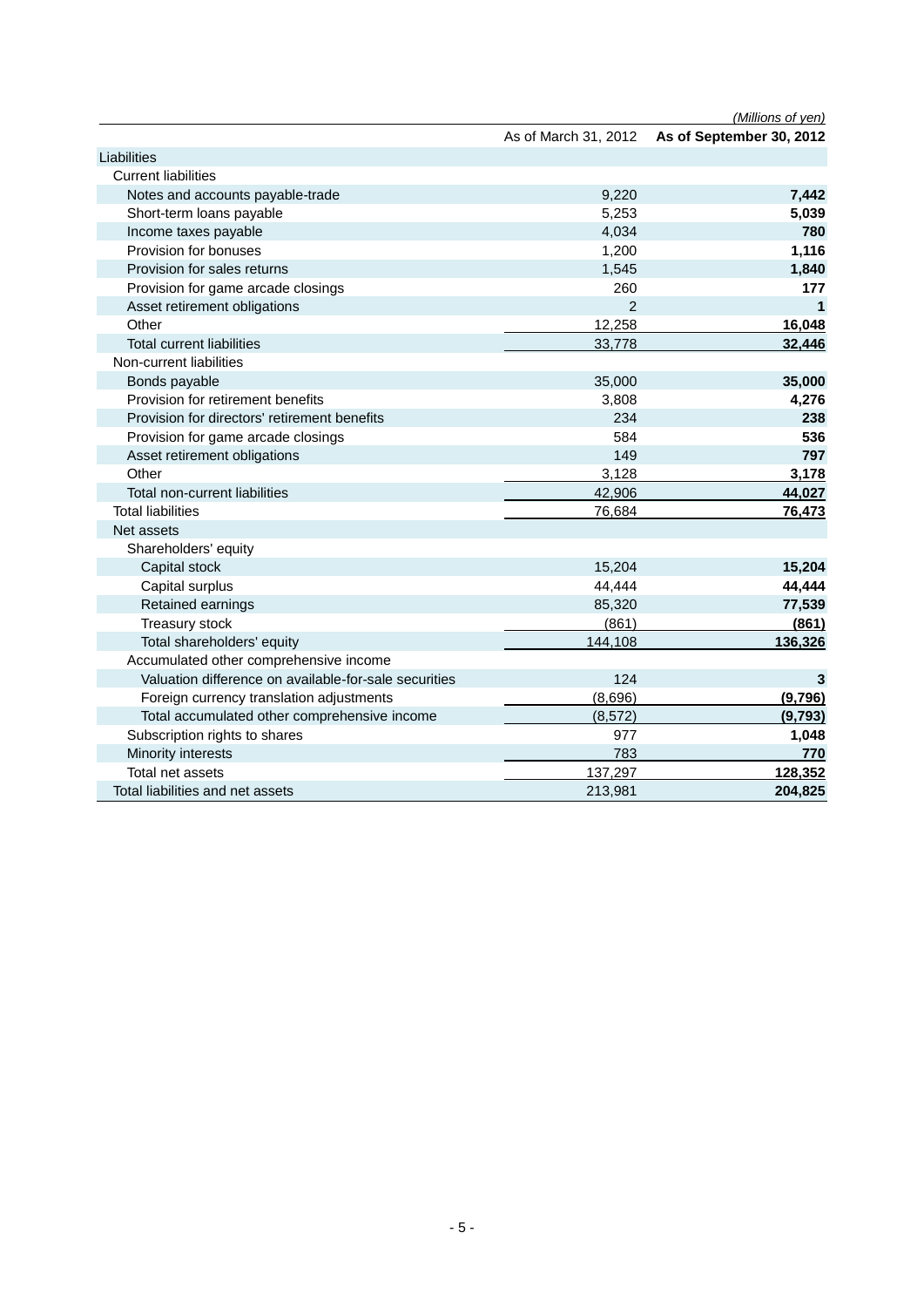|                                                                 |                                        | (Millions of yen)                             |
|-----------------------------------------------------------------|----------------------------------------|-----------------------------------------------|
|                                                                 | Six months ended<br>September 30, 2011 | <b>Six months ended</b><br>September 30, 2012 |
| Net sales                                                       | 57,516                                 | 61,055                                        |
| Cost of sales                                                   | 29,549                                 | 39,988                                        |
| Gross profit                                                    | 27,967                                 | 21,066                                        |
| Reversal of provision for sales returns                         | 1,721                                  | 1,495                                         |
| Provision for sales returns                                     | 2,138                                  | 1,852                                         |
| Gross profit-net                                                | 27,550                                 | 20,710                                        |
| Selling, general and administrative expenses                    | 20,158                                 | 25,950                                        |
| Operating income (loss)                                         | 7,391                                  | (5, 240)                                      |
| Non-operating income                                            |                                        |                                               |
| Interest income                                                 | 66                                     | 57                                            |
| Dividends received                                              | 2                                      | 5                                             |
| Miscellaneous income                                            | 56                                     | 46                                            |
| Total non-operating income                                      | 125                                    | 108                                           |
| Non-operating expenses                                          |                                        |                                               |
| Interest expenses                                               | 15                                     | 52                                            |
| Commission fee                                                  | 22                                     | 26                                            |
| Foreign exchange losses                                         | 2,086                                  | 1,025                                         |
| Miscellaneous loss                                              | 5                                      | 31                                            |
| Total non-operating expenses                                    | 2,130                                  | 1,135                                         |
| Ordinary income (loss)                                          | 5,386                                  | (6, 266)                                      |
| Extraordinary income                                            |                                        |                                               |
| Gain on sales of investment securities                          | 48                                     |                                               |
| Gain on sales of subsidiaries and affiliates' stocks            | 195                                    |                                               |
| Gain on reversal of subscription rights to shares               | 34                                     | 23                                            |
| Other                                                           | 4                                      | 3                                             |
| Total extraordinary income                                      | 283                                    | 26                                            |
| <b>Extraordinary loss</b>                                       |                                        |                                               |
| Loss on retirement of non-current assets                        | 265                                    | 57                                            |
| Other                                                           | 61                                     | 77                                            |
| Total extraordinary loss                                        | 327                                    | 135                                           |
| Income (loss) before income dividends distribution from         |                                        |                                               |
| silent partnership, income taxes (tokumei-kumiai)               | 5,342                                  | (6, 375)                                      |
| Dividends distribution from silent partnership (tokumei-kumiai) | (2)                                    | 0                                             |
| Income (loss) before income taxes                               | 5,345                                  | (6, 375)                                      |
| Income taxes-current                                            | 1,243                                  | (366)                                         |
| Income taxes-deferred                                           | 393                                    | (535)                                         |
| Total income taxes                                              | 1,636                                  | (902)                                         |
| Income (loss) before minority interests                         | 3.708                                  | (5, 472)                                      |
| Minority interests in income                                    | 3                                      | 7                                             |
| Net income (loss)                                               | 3,704                                  | (5,480)                                       |

## (2) Consolidated Income Statement and Consolidated Statement of Comprehensive Income Consolidated Income Statement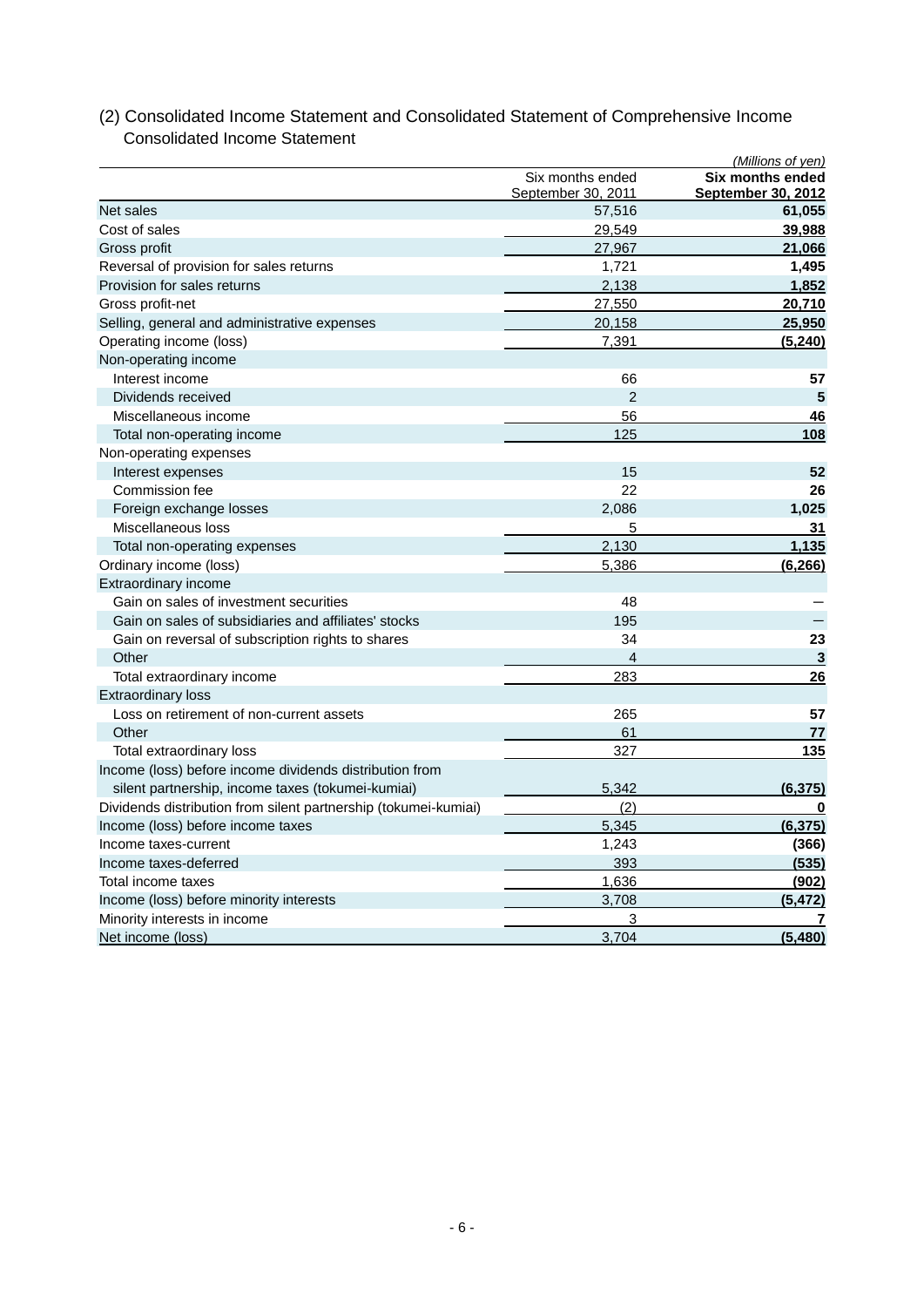## Consolidated Statement of Comprehensive Income

|                                                           |                                        | (Millions of yen)                             |
|-----------------------------------------------------------|----------------------------------------|-----------------------------------------------|
|                                                           | Six months ended<br>September 30, 2011 | Six months ended<br><b>September 30, 2012</b> |
| Income (loss) before minority interests                   | 3,708                                  | (5, 472)                                      |
| Other comprehensive income                                |                                        |                                               |
| Valuation difference on available-for-sale securities     | 26                                     | (121)                                         |
| Foreign currency translation adjustment                   | (2,701)                                | (1, 119)                                      |
| Other comprehensive income                                | (2,675)                                | (1,241)                                       |
| Comprehensive income                                      | 1.032                                  | (6, 714)                                      |
| (Breakdown)                                               |                                        |                                               |
| Comprehensive income attributable to owners of the parent | 1,050                                  | (6,701)                                       |
| Comprehensive income attributable to minority interests   | (17)                                   | (12)                                          |